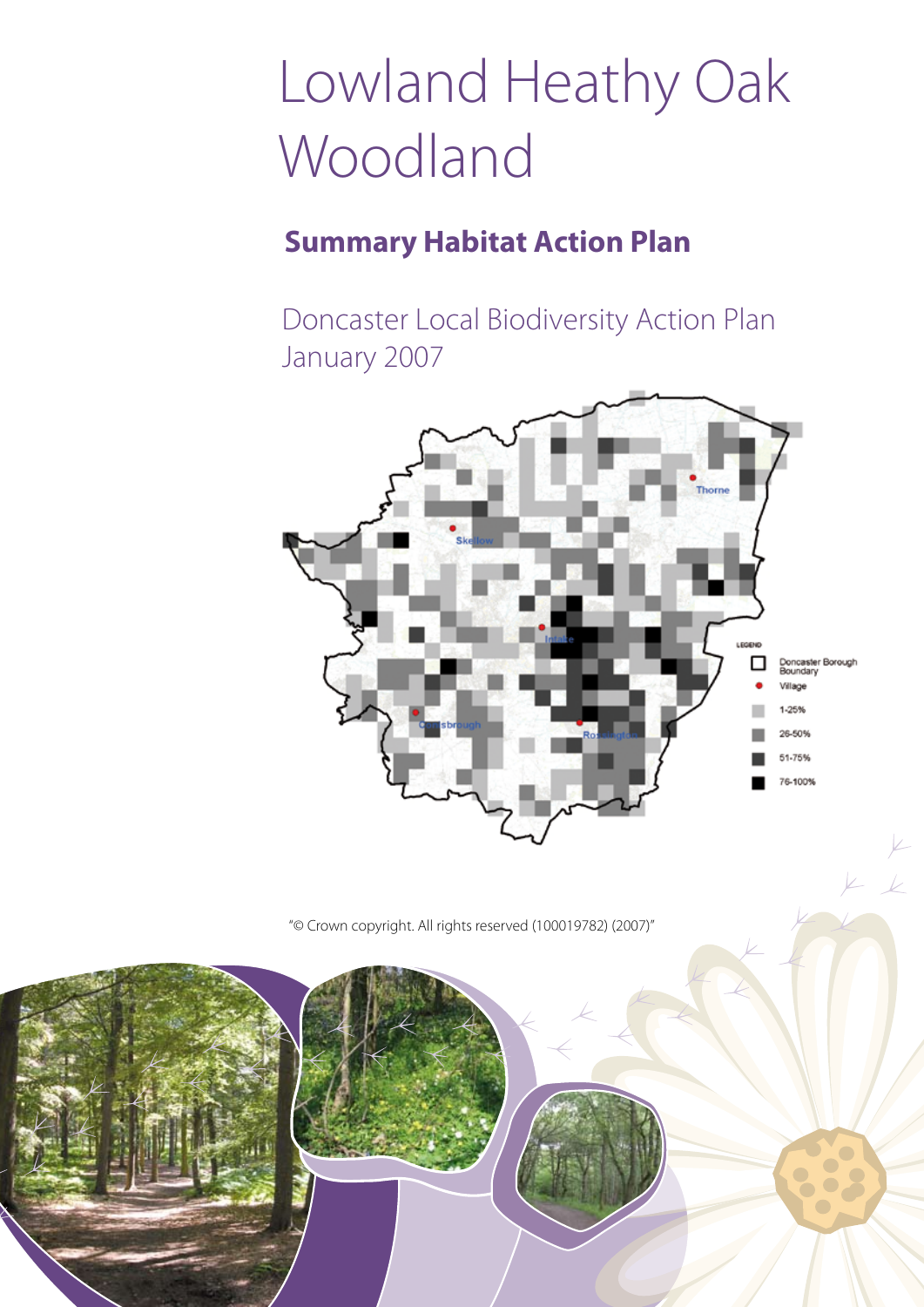### 1 Habitat description

Lowland Heathy Oak Woodland is characteristic of base-poor soils (pH between 4 and 5.5) and forms one of the major kinds of woodland in lowland Britain. Britain is one of the leastwooded countries within Europe; therefore any remaining areas of ancient semi-natural and replanted ancient woodland are of great significance to the biodiversity of the UK.

Lowland Heathy Oak Woodlands are the commonest form of seminatural woodland in the drier, neutral to slightly acidic soils of many of the eastern parts of the Doncaster Borough. This heathy woodland is dominated by a canopy of peduculate oak and its hybrid with the sessile oak, together with birch, occasional ash and variable amounts of sycamore. The understorey tends to include an abundance of holly, wych elm, rowan and scattered hazel.

The woodland edges tend to have a dominance of scrubby thorns including the rare midland hawthorn. Gorse, broom and the lower-growing wood sage can also be found in woodland edges and transitions to heathy areas with more open ground.

### 2 Characteristic species

Honey suckle Bracken Bramble Bluebell Wood anemone Greater stitchwort Creeping soft grass Wood sorrel Wood melic

Wood meadowgrass Wood millet Foxglove Red campion Lesser celandine Male fern Broad buckler fern Lady fern Hard fern

Wavy hair-grass Common bent Heath woodrush Tormentil Sheep's sorrel Heath bedstraw Heather Scaly male fern Wood speedwell

## 3 Current factors causing loss or decline

- There is a lack of traditional woodland management on many sites.<br>• Incontrolled grazing by deer and rabbits can deplete populations of
- Uncontrolled grazing by deer and rabbits can deplete populations of bluebell.<br>• There are few markets for the products of coppicing and pollarding.
- There are few markets for the products of coppicing and pollarding.<br>• Fragmentation and loss caused by development
- Fragmentation and loss caused by development.<br>• Incontrolled access and inappropriate recreation
- Uncontrolled access and inappropriate recreational use.<br>• Formal recreational activities can also have an effect on t
- Formal recreational activities can also have an effect on the quality of woodland habitats by causing noise, littering and disturbance.
- Major disruption to woodland can be caused by large-scale harvesting techniques.<br>• Replanting using non-pative trees reduces babitat quality
- Replanting using non-native trees reduces habitat quality.<br>• Dead wood babitats are lacking in many public woodlands
- Dead wood habitats are lacking in many public woodlands, where standing dead trees or dead limbs are often removed for reasons of public safety.
- Invasion by non-native species.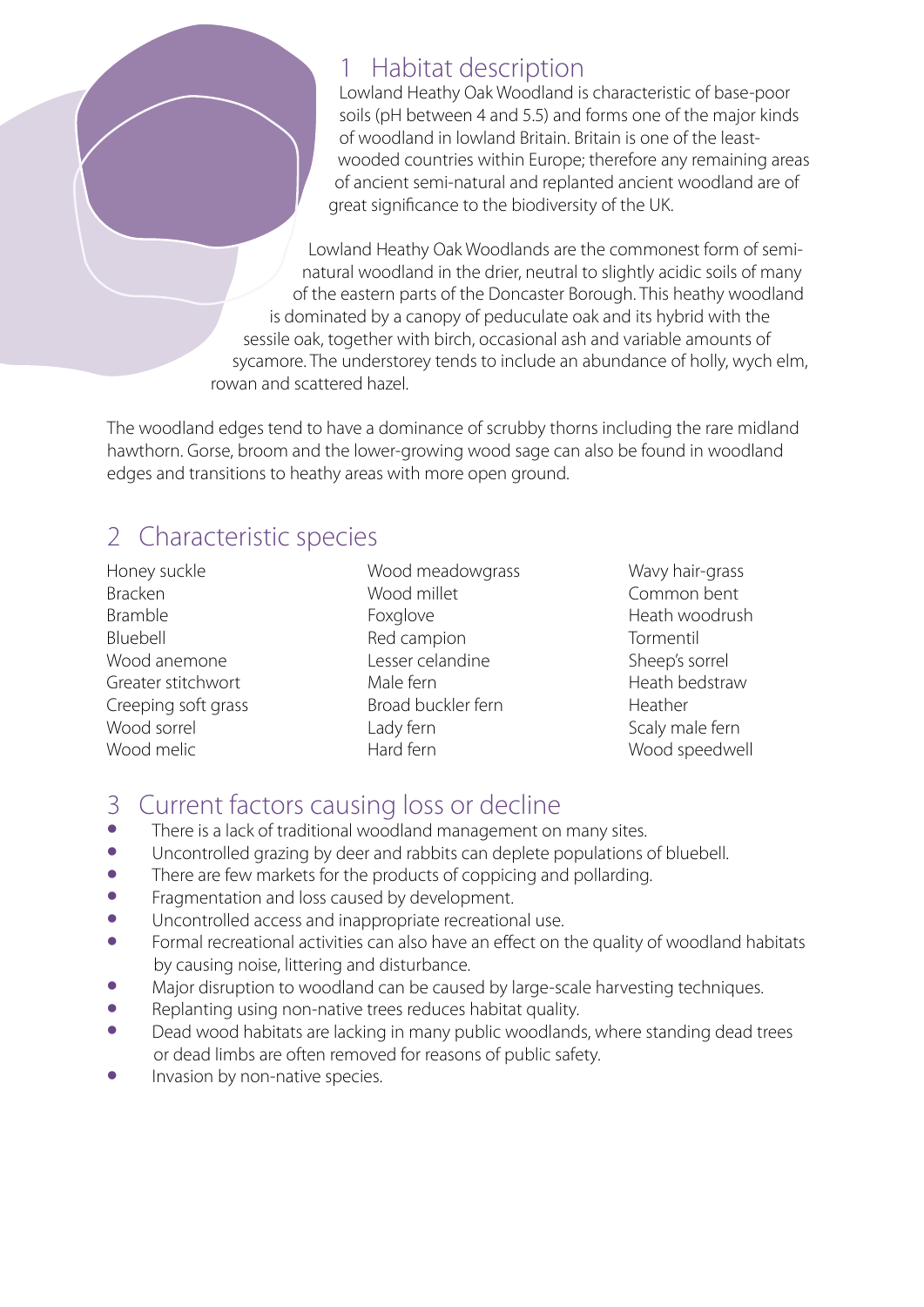### 4 Objectives, targets & proposed actions

| Objective                                                                                                                                                                | <b>Target</b>                                                                                 | <b>Ref</b> | <b>Action</b>                                                                                                                                                                                             | <b>Lead &amp; Partners</b>                                                                                                                                                                              |
|--------------------------------------------------------------------------------------------------------------------------------------------------------------------------|-----------------------------------------------------------------------------------------------|------------|-----------------------------------------------------------------------------------------------------------------------------------------------------------------------------------------------------------|---------------------------------------------------------------------------------------------------------------------------------------------------------------------------------------------------------|
| 2) To restore degraded sites<br>and ensure appropriate<br>management of Lowland<br>Heathy Woodlands.                                                                     | 3 additional sites with<br>management plans by 2008<br>and a further 3 by 2010.               | 2.1        | Develop/review and implement<br>Site Management Plans for<br>woodlands in public ownership.<br>Ensure compatibility with<br>HAPs and SAPs. Review Site<br>Management Plans on a minimum<br>10 year cycle. | DMBC, Natural<br>England (NE),<br><b>Forestry Commission</b><br>(FC), Yorkshire Wildlife<br>Trust (YWT)                                                                                                 |
|                                                                                                                                                                          | 6 sites with active<br>management for specific<br>species by 2008 and a<br>further 6 by 2010. | 2.3        | Identify all Lowland Heathy<br>Oak Woodland sites where<br>Priority Species are present and<br>implement appropriate specialist<br>management schemes to benefit<br>these species.                        | DMBC, Farming and<br><b>Wildlife Advisory</b><br>Group (FWAG),<br>FC, NE, Private<br>landowners<br>NE able to<br>incorporate into<br>Environmental<br>Stewardship once<br>sites have been<br>identified |
| 3) To create 8.5ha of heathy<br>woodland linked to existing<br>woodlands grassland and<br>heathlands within the Coal<br>Measures and Humberhead<br>Levels Natural Areas. | By 2010.                                                                                      | 3.2        | Use new woodlands to link existing<br>Lowland Heathy Oak Woodland<br>sites (and also acidic grassland and<br>heathland sites).                                                                            | DMBC, FWAG, FC, NE,<br><b>Private landowners</b>                                                                                                                                                        |
| 4) Raise public awareness of<br>the importance and special<br>characteristics of Lowland<br>Heathy Woodland.                                                             | 1 per year.                                                                                   | 4.2        | Run species survey and<br>identification workshops open to<br>the general public.                                                                                                                         | <b>Doncaster Naturalists'</b><br>Society (DNS)                                                                                                                                                          |
|                                                                                                                                                                          | 1 demonstration by 2008.                                                                      | 4.4        | Promote good practice through<br>the use of demonstration sites and<br>workshops.                                                                                                                         | DMBC, NE, Linking<br>the Environment<br>And Farming (LEAF),<br>YWT, British Trust<br>for Conservation<br>Volunteers (BTCV)                                                                              |

### 5 This habitat in Doncaster

The following describes where in the Doncaster Borough good examples of this habitat can be found, however, named sites may be privately owned and therefore are not publicly accessible. For further information about this habitat and where it can be found in Doncaster see the 'Lowland Heathy Oak Woodland Habitat Action Plan'.

Howell Wood is one of Doncaster's few examples of heathy acidic woodland on the Coal Measures although this woodland together with woodlands such as Challenger Wood (with Spring Wood), Hooton Thorn Covert and Hooton Pagnell Wood and the woodlands of Frickley Park (including Whin Covert) have been modified by coniferous plantation.